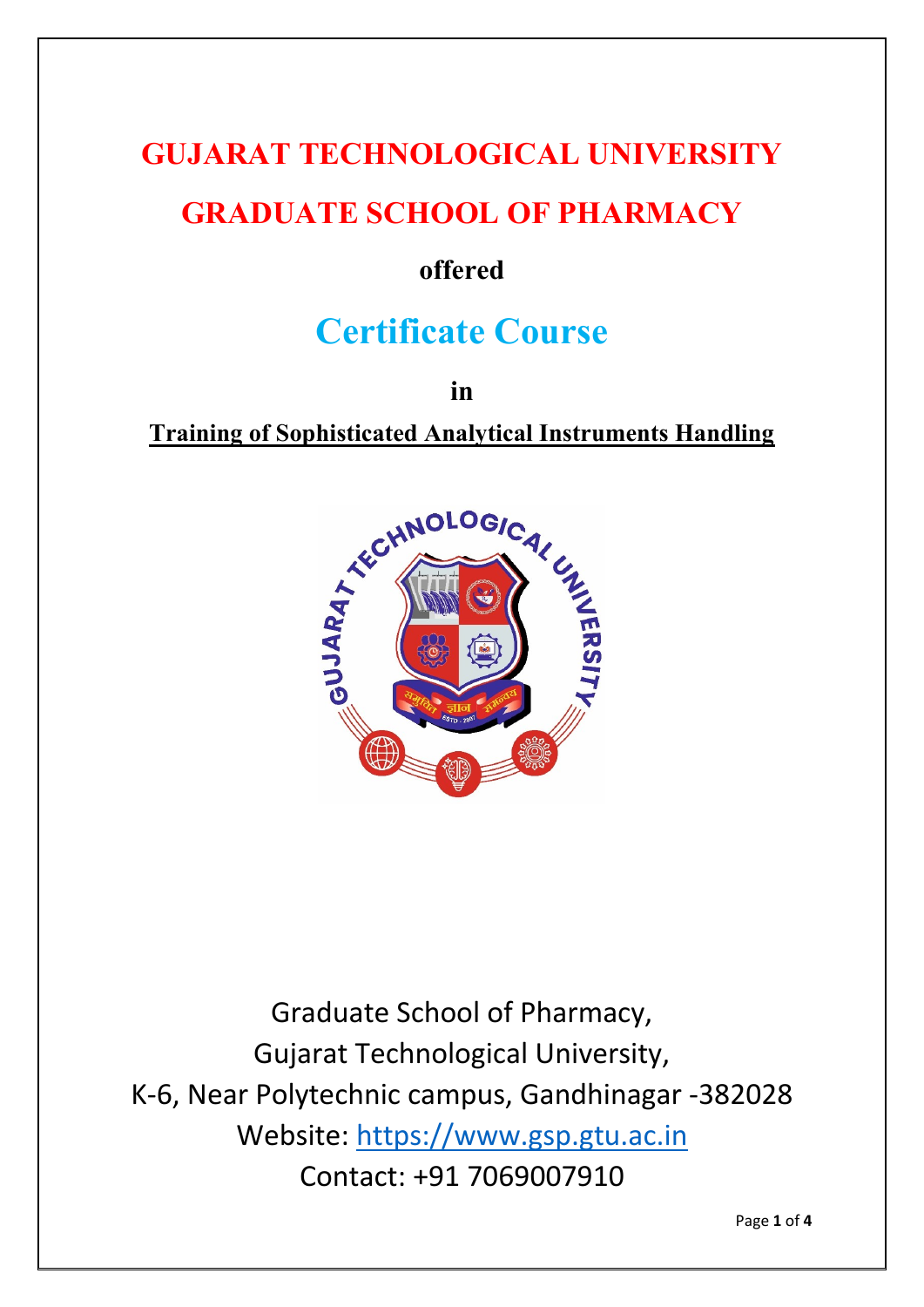### **Certificate course on**

### **Training of Sophisticated Analytical Instruments Handling**

| 1. | <b>Background</b>                                                                         |  |  |  |
|----|-------------------------------------------------------------------------------------------|--|--|--|
|    | The Gujarat Technological University (GTU) has established its Constituent PG             |  |  |  |
|    | School named Graduate School of Pharmacy (GSP) in 2017 at GTU Gandhinagar                 |  |  |  |
|    | Campus. Currently, GSP is running M.Pharm courses in Pharmaceutical Regulatory            |  |  |  |
|    | Affairs (PRA), Pharmaceutical Quality Assurance (PQA) and Pharmaceutics. The              |  |  |  |
|    | GTU has developed the advance research facilities at the Graduate School of               |  |  |  |
|    | Pharmacy to cater the need of Students, Faculties and Industries.                         |  |  |  |
| 2. | <b>About Course</b>                                                                       |  |  |  |
|    | This certificate course aims to equip participants with the skills required to handle and |  |  |  |
|    | operate sophisticated analytical instruments, which are imperative in the present         |  |  |  |
|    | industrial environment. The training provides a sound background of the basic             |  |  |  |
|    | principles of analysis, an understanding of the instrumentation involved and the          |  |  |  |
|    | opportunity to become familiar with practical techniques.                                 |  |  |  |
| 3. | <b>Objectives</b>                                                                         |  |  |  |
|    | To impart fundamental practical skills in advanced instrumental analysis.<br>1.           |  |  |  |
|    | Real sample analysis and hands-on training with various instruments such as UV, FT-<br>2. |  |  |  |
|    | IR, HPLC, and HPTLC, UHPLC- MS/MS and among others.                                       |  |  |  |
|    | 3. To train students regarding Cleaning, calibration, assay, troubleshooting and          |  |  |  |
|    | maintenance of the instruments.                                                           |  |  |  |
|    | 4. To equip students with professional skills necessary to work in industry.              |  |  |  |
| 4. | <b>Expected learning outcome / skills</b>                                                 |  |  |  |
|    | Students should able to understand and prepare protocols for analysis and SOP for<br>1.   |  |  |  |
|    | various instruments.                                                                      |  |  |  |
|    | They should be able to use SOPs to do actual sample analysis on instruments.<br>2.        |  |  |  |
|    | The students are able to prepare solutions such as Primary $&$ working standard<br>3.     |  |  |  |
|    | solution, test solutions, and buffers, among other things.                                |  |  |  |
|    | They are expected to use sophisticated instruments to demonstrate real analysis.<br>4.    |  |  |  |
|    | 5.<br>They should demonstrate troubleshooting abilities during actual analysis.           |  |  |  |
| 5. | <b>Instruments Covered/Course Content</b>                                                 |  |  |  |
|    | Make and Model<br><b>Instrument Name</b>                                                  |  |  |  |
|    | Ultra-Violet (UV) Spectrophotometer<br>UV-1900 (Shimadzu)                                 |  |  |  |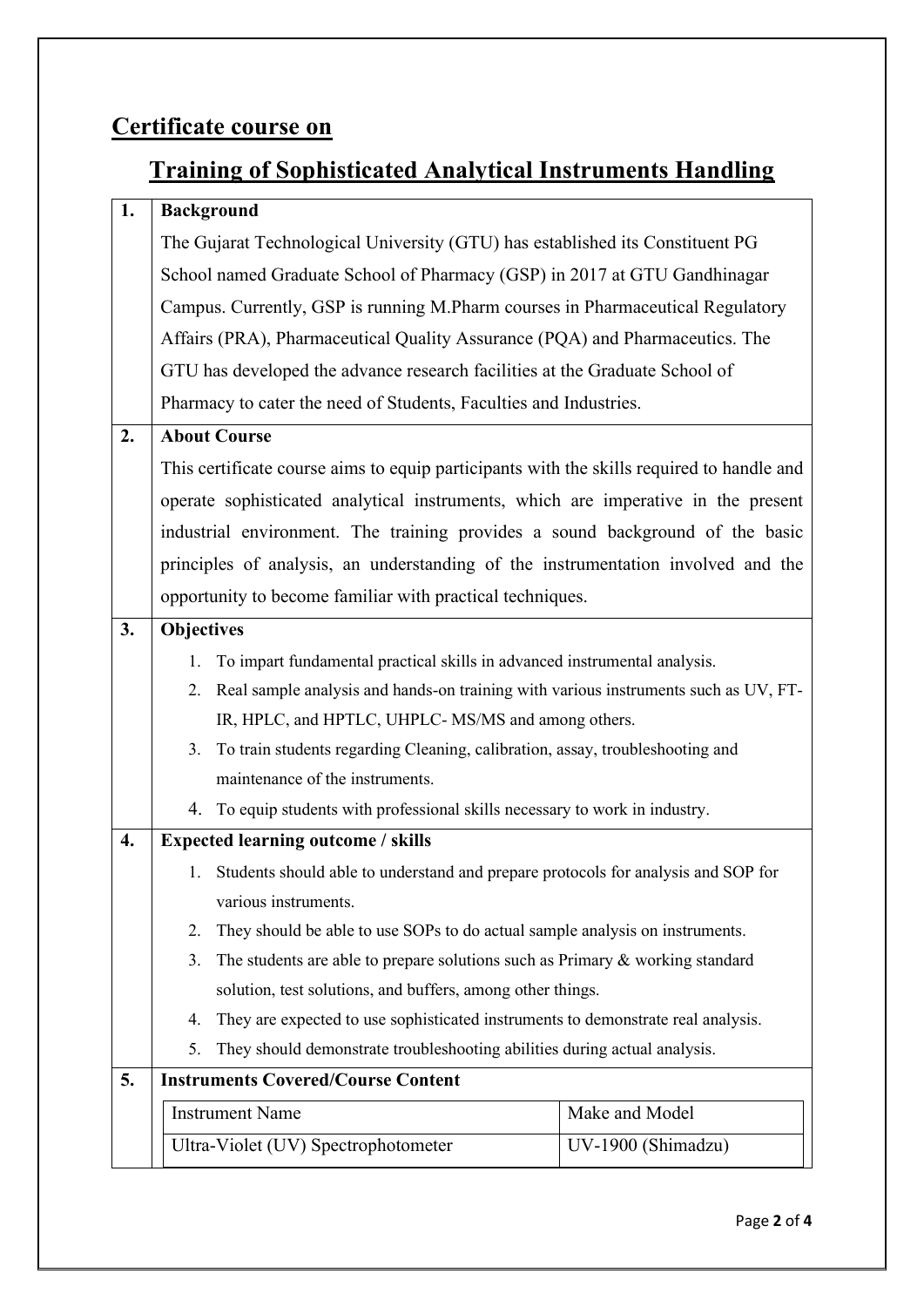|    | Fourier transformed Infrared (FT-IR)                                                                                                                                                                                                                                                                                                                                                                                              | IR Spirit (Shimadzu)        |  |
|----|-----------------------------------------------------------------------------------------------------------------------------------------------------------------------------------------------------------------------------------------------------------------------------------------------------------------------------------------------------------------------------------------------------------------------------------|-----------------------------|--|
|    | Spectrophotometer                                                                                                                                                                                                                                                                                                                                                                                                                 |                             |  |
|    | High Performance Thin Layer Chromatography                                                                                                                                                                                                                                                                                                                                                                                        | <b>USP Compliance Model</b> |  |
|    | with Mass Detection (HPTLC-MS)                                                                                                                                                                                                                                                                                                                                                                                                    | (Camag)                     |  |
|    | High Pressure Liquid Chromatography (HPLC)                                                                                                                                                                                                                                                                                                                                                                                        | Agilent 1260 Infinity II    |  |
|    |                                                                                                                                                                                                                                                                                                                                                                                                                                   | HPLC (600 bar)              |  |
|    | Ultra-High Pressure Liquid Chromatography                                                                                                                                                                                                                                                                                                                                                                                         | Agilent 1290 Infinity II    |  |
|    | (UHPLC)                                                                                                                                                                                                                                                                                                                                                                                                                           | HPLC (1300 bar)             |  |
|    | Liquid Chromatography Tandem Mass                                                                                                                                                                                                                                                                                                                                                                                                 | Agilent 6470A QQQ           |  |
|    | Spectrometry (LC-MS/MS)                                                                                                                                                                                                                                                                                                                                                                                                           |                             |  |
| 6. | <b>Eligibility</b>                                                                                                                                                                                                                                                                                                                                                                                                                |                             |  |
|    | > Graduation in Pharma/ Medical/ Chemistry/ Biomedical/ Biotechnology/<br>Microbiology/ Basic Science<br>$\triangleright$ Students in the final year of the courses as above are also eligible to apply<br>> PG Students/ Research Scholars in the field as mentioned above are also eligible.<br>Candidates with work experience in Sophisticated Analytical Instruments<br>➤<br>Handling are also be eligible for this program. |                             |  |
| 7. | <b>Course structure</b>                                                                                                                                                                                                                                                                                                                                                                                                           |                             |  |
|    | <b>Duration: 3 Months (Weekend course)</b>                                                                                                                                                                                                                                                                                                                                                                                        |                             |  |
|    | Theory: 18 Hours                                                                                                                                                                                                                                                                                                                                                                                                                  |                             |  |
|    | <b>Practical: 48 Hours</b>                                                                                                                                                                                                                                                                                                                                                                                                        |                             |  |
|    | Theory and Practical sessions will be conducted on weekends as per predefined<br>schedule.                                                                                                                                                                                                                                                                                                                                        |                             |  |
|    | Batch: Max. 15                                                                                                                                                                                                                                                                                                                                                                                                                    |                             |  |
| 8. | Course fees: 15000/- per candidate                                                                                                                                                                                                                                                                                                                                                                                                |                             |  |
| 9. | <b>Why to join Training Program?</b>                                                                                                                                                                                                                                                                                                                                                                                              |                             |  |
|    | This programme is designed to provide comprehensive training in analysis of<br>pharmaceutical products using sophisticated analytical instruments. Pharmaceutical<br>industry demands human resources well trained to handle sophisticated analytical                                                                                                                                                                             |                             |  |
|    | instruments. A person undertaking a certificate course on Training of Sophisticated<br>Analytical Instruments is assured of great Opportunities for a job in Pharmaceutical<br>industries as Trained Technician.                                                                                                                                                                                                                  |                             |  |